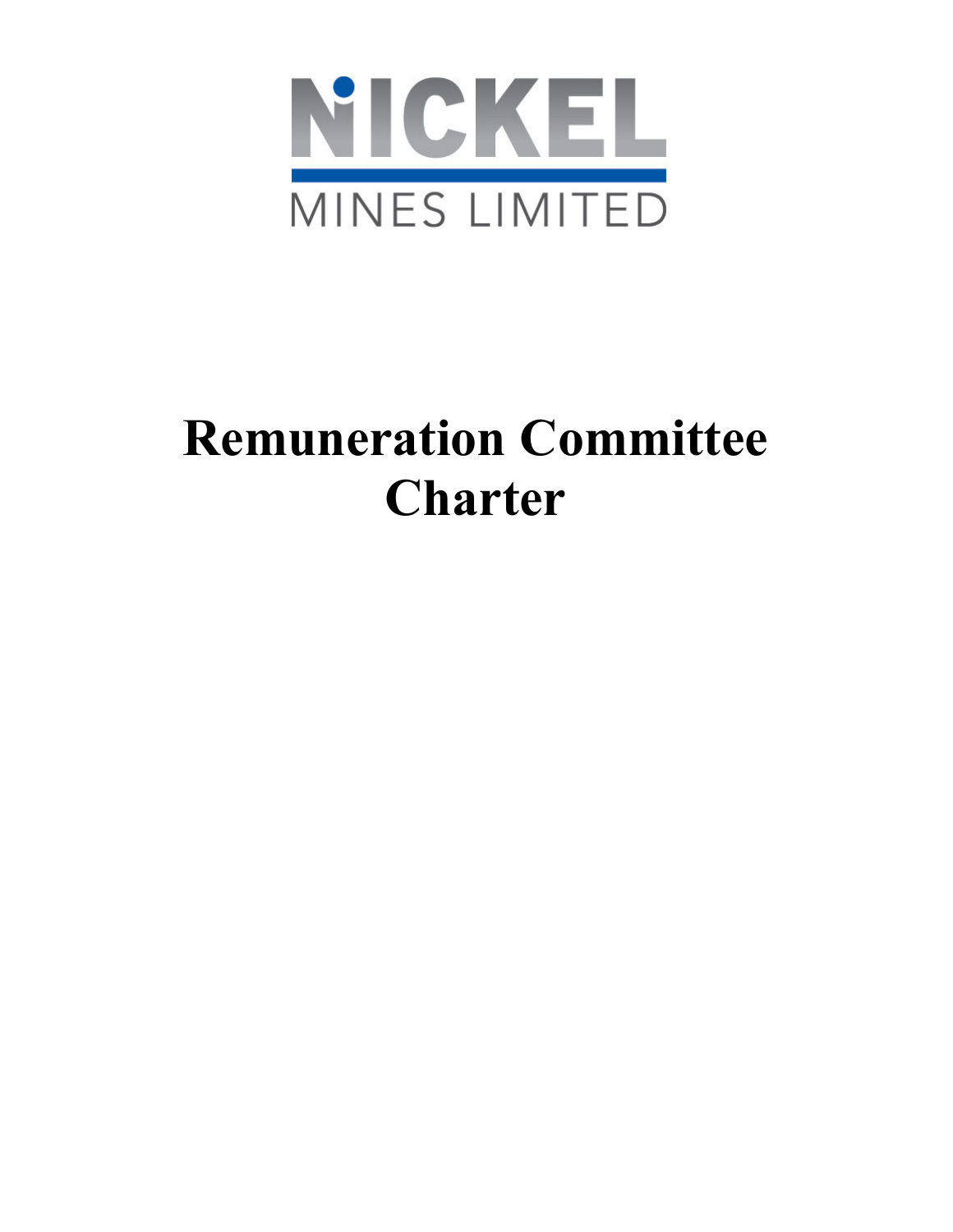## REMUNERATION COMMMITTEE CHARTER

## Nickel Mines Limited ("Company")

### 1. Objectives

The Remuneration Committee (Committee) has been established by the board of directors (Board) of the Company. The objective of the Committee is to assist the Board with the establishment of remuneration policies and practices for the Company's Managing Director, senior managers and staff, as well as to ensure director compensation is fair and current;

## 2. Authority

The Committee has authority to conduct or authorise investigations into any matters within its scope of responsibility. It is authorised to:

- retain outside counsel, accountants or other experts, at the expense of the Company, to advise the Committee or assist in the conduct of any matter;
- seek any information it requires from employees (all of whom are directed to cooperate with the Committee's requests) or external parties; and
- meet with Company officers, employees, external auditor, internal auditor (if any) or outside counsel, as necessary and without management present.

The Committee will make recommendations to the Board on all matters requiring a decision from the Board. The Committee does not have the power or authority to make a decision in the Board's name or on its behalf.

#### 3. Membership

- The Committee will consist of a minimum of three members of the Board.
- All members of the Committee will be non-executive Directors and a majority of the Committee will be independent Directors.
- The Chairman of the Committee will be an independent Director.
- The Board may appoint additional Directors to the Committee or remove and replace members of the Committee by resolution. Members may withdraw from membership by written notification to the Board.
- The Board will review the membership of the Committee at least once in each year. The Committee may make recommendations to the Board in relation to the Committee's membership.

#### 4. Committee Meetings

Meetings shall be held as required but not less than twice per year having regard to the occurrence of Board vacancies and when director and executive remuneration is due for review. Any member of the Committee may request a meeting at any time if they consider it necessary.

A quorum of the Committee will comprise two members. However, all members of the Committee are expected to attend and participate in Committee meetings.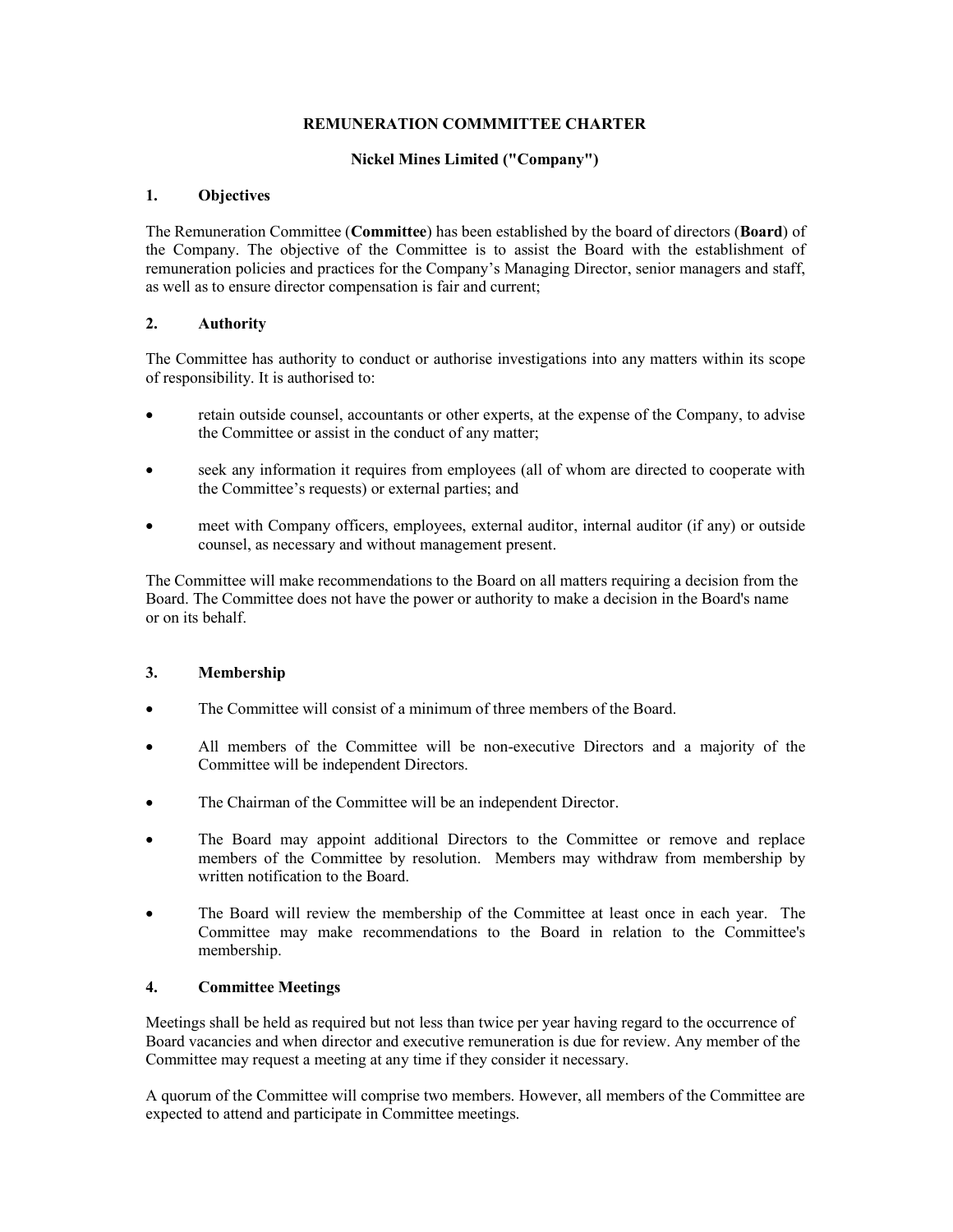A member of the Committee must not be present for discussions at a Committee meeting on, or vote on a matter regarding, his or her remuneration, election, re-election, or removal.

If the Committee Chair is absent from a meeting and no acting chair has been appointed, the Committee members present may choose one of them to act as chair for that meeting. A separate chair will be appointed if and when the Committee is dealing with the appointment of a successor to the Committee Chair.

Non- Committee members may be invited by the Committee Chair to attend meetings of the Committee.

Reasonable notice of meetings and the business to be conducted shall be given to the members of the Committee and any other person invited by the Committee to attend.

Meetings of the Committee may be held or participated in by conference call or similar means, and decisions may be made by circular or written resolution.

Each member of the Committee will have one vote.

The Committee Chair will not have a casting vote. If there is a tied vote, the motion will lapse.

Following each meeting, the Committee Chair will report to the Board on any matter that should be brought to the Board's attention and on any recommendation of the Committee that requires Board approval or action, and provide the Board with sufficient information upon which to make a decision in that regard.

Minutes of meetings of the Committee will be prepared for approval by the Committee and be circulated to the members of the Board.

The Company Secretary will provide such assistance as may be required by the Chair in relation to preparation of the agenda, minutes or papers for the Committee.

#### 5. Responsiblities

The responsibilities of the Committee are to:

- set and review separately, the policies and practices of the Company regarding the remuneration of non-executive directors and the remuneration of executive directors and other senior management. The Committee may take into account the performance review of senior managers when setting and/or reviewing their remuneration;
- review all components of the remuneration framework of the Managing Director and such other senior managers as the Board may from time to time determine. The components may include base salary, reimbursable expenses, bonuses, entitlements under employee incentive plans, any equity based remuneration, and all other entitlements and benefits arising from their employment. The remuneration of senior managers who report directly to the Managing Director is subject to prior recommendation from the Managing Director;
- review all components of the remuneration of the non-executive directors. Such components shall include base fees, supplemental fees for undertaking additional duties, reimbursable expenses, entitlements on retirement from or termination of Board membership, any equity incentives, the process by which any pool of directors' fees which has been approved by shareholders is allocated to directors, and all other benefits and entitlements arising from their directorships;